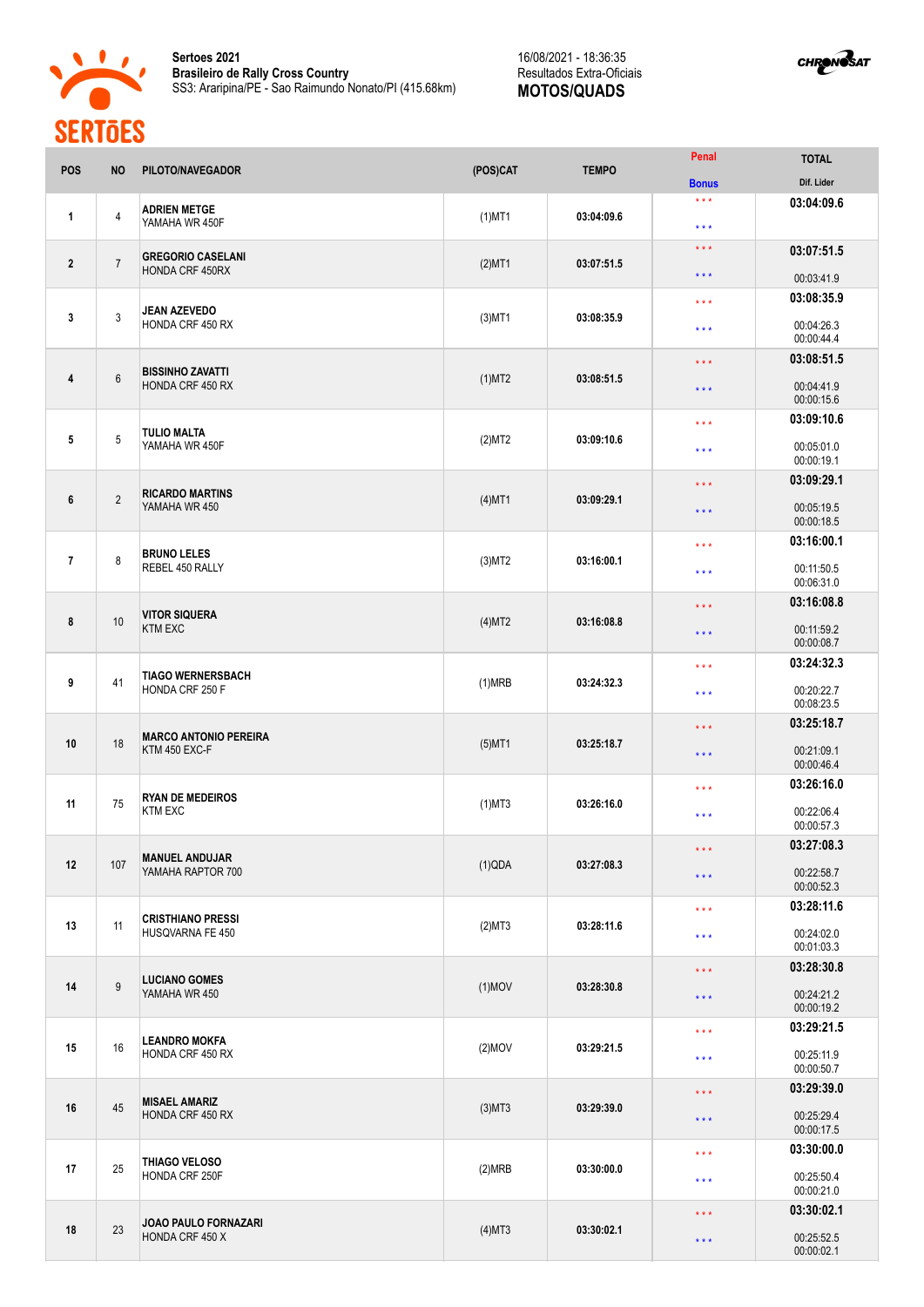| 19 | 100 | <b>MARCELO MEDEIROS</b><br>YAMAHA YFM-700R     | (2)QDA                  | 03:30:02.8                            | $\star$ $\star$ $\star$         | 03:30:02.8               |
|----|-----|------------------------------------------------|-------------------------|---------------------------------------|---------------------------------|--------------------------|
|    |     |                                                |                         |                                       | $***$                           | 00:25:53.2<br>00:00:00.7 |
|    |     |                                                |                         |                                       | $\star \star \star$             | 03:30:05.7               |
| 20 | 22  | <b>GUILHERME BISSOTTO</b><br>YAMAHA YZ FX      | (5)MT2                  | 03:30:05.7                            | $\star$ $\star$ $\star$         | 00:25:56.1<br>00:00:02.9 |
|    |     | <b>RAFAEL ESPINDOLA</b>                        |                         | 03:32:06.0                            | $\star\star\star$               | 03:32:06.0               |
| 21 | 26  | KTM 450 EXC-F                                  | $(6)$ MT2               |                                       | $\star\star\star$               | 00:27:56.4<br>00:02:00.3 |
|    |     | <b>RAFAL SONIK</b>                             |                         |                                       | $\star \star \star$             | 03:38:47.7               |
| 22 | 101 | YAMAHA RAPTOR                                  | (3)QDA                  | 03:38:47.7                            | $\star$ $\star$ $\star$         | 00:34:38.1<br>00:06:41.7 |
|    |     | <b>ROGERIO KISTENMACKER</b>                    |                         |                                       | $\star$ $\star$ $\star$         | 03:38:54.3               |
| 23 | 60  | <b>KTM EXC</b>                                 | $(3)$ MOV               | 03:38:54.3                            | $\star\star\star$               | 00:34:44.7<br>00:00:06.6 |
|    |     | <b>ANILDO THEISS</b>                           |                         |                                       | $\star$ $\star$ $\star$         | 03:39:24.8               |
| 24 | 52  | KAWASAKI KLX 450                               | $(5)$ MT3               | 03:39:24.8                            | $\star$ $\star$ $\star$         | 00:35:15.2<br>00:00:30.5 |
|    |     | <b>LUIS HENRIQUE DOS SANTOS</b>                |                         |                                       | $\star\star\star$               | 03:39:50.2               |
| 25 | 73  | HUSQVARNA 701 ENDURO                           | $(7)$ MT2               | 03:39:50.2                            | $\star\star\star$               | 00:35:40.6<br>00:00:25.4 |
|    |     | <b>MOARA SACILOTTI</b>                         |                         |                                       | $\star\star\star$               | 03:42:00.9               |
| 26 | 30  | YAMAHA YZFX                                    | $(4)$ MOV               | 03:42:00.9                            | $\star$ $\star$ $\star$         | 00:37:51.3<br>00:02:10.7 |
|    |     | <b>FABIO LUIS TULIO</b><br>KTM EXC 450         |                         |                                       | 03:42:11.6<br>$\star\star\star$ |                          |
| 27 | 53  |                                                | $(6)$ MT1               | 03:42:11.6                            | $\star$ $\star$ $\star$         | 00:38:02.0<br>00:00:10.7 |
|    | 48  | <b>JOSEMAR FERRO</b><br>KTM EXC-F 450          |                         |                                       | $\star$ $\star$ $\star$         | 03:42:59.1               |
| 28 |     |                                                | $(5)$ MOV               | 03:42:59.1                            | $\star$ $\star$ $\star$         | 00:38:49.5<br>00:00:47.5 |
|    |     | <b>MAXWELL MEDEIROS</b>                        |                         |                                       | $\star\star\star$               | 03:43:01.8               |
| 29 | 20  | KTM 450 EXC-F                                  | $(8)$ MT2               | 03:43:01.8                            | $\star$ $\star$ $\star$         | 00:38:52.2<br>00:00:02.7 |
|    |     | <b>MARCOS COLVERO</b>                          |                         |                                       | $\star$ $\star$ $\star$         | 03:43:07.9               |
| 30 | 46  | KTM 450 EXC-F                                  | $(7)$ MT1               | 03:43:07.9                            | $\star$ $\star$ $\star$         | 00:38:58.3<br>00:00:06.1 |
|    |     | <b>ANDRE WHITAKER</b>                          |                         |                                       | $\star\star\star$               | 03:43:14.0               |
| 31 | 40  | KTM EXC 450                                    | $(6)$ MT3               | 03:43:14.0                            | $***$                           | 00:39:04.4<br>00:00:06.1 |
|    |     |                                                |                         |                                       | $\star$ $\star$ $\star$         | 03:43:16.7               |
| 32 | 56  | <b>ALBERTO CUNHA</b><br>KTM 450 EXC-F          | $(6)$ MOV               | 03:43:16.7                            | $***$                           | 00:39:07.1<br>00:00:02.7 |
|    |     |                                                |                         |                                       | 00:02:00.0                      | 03:43:38.0               |
| 33 | 32  | <b>JOAO FERRARI</b><br><b>KTM SIX DAY</b>      | $(7)$ MOV               | 03:41:38.0                            | $\star\star\star$               | 00:39:28.4<br>00:00:21.3 |
|    | 58  | <b>JEAN MICHEL ZUCHELLI</b><br>HONDA CRF 450 X |                         |                                       | $\star$ $\star$ $\star$         | 03:44:00.9               |
| 34 |     |                                                | $(7)$ MT3<br>03:44:00.9 |                                       | $***$                           | 00:39:51.3<br>00:00:22.9 |
|    | 21  | <b>LEONARDO MARTINS</b><br>HONDA CRF 250 F     |                         |                                       | $\star\star\star$               | 03:46:29.6               |
| 35 |     |                                                | (3)MRB                  | 03:46:29.6<br>$\star$ $\star$ $\star$ | 00:42:20.0<br>00:02:28.7        |                          |
|    | 50  | <b>OSMAR DE MENDONCA</b><br>KAWASAKI KLX 450   |                         |                                       | 00:03:00.0                      | 03:46:37.7               |
| 36 |     |                                                | $(8)$ MT3               | 03:43:37.7                            | $\star$ $\star$ $\star$         | 00:42:28.1<br>00:00:08.1 |
|    |     | <b>VICENTE DE BENEDICTIS</b><br>YAMAHA WR 450F |                         |                                       | $\star\star\star$               | 03:47:29.2               |
| 37 | 35  |                                                | $(9)$ MT3               | 03:47:29.2                            | $\star\star\star$               | 00:43:19.6<br>00:00:51.5 |
|    | 29  | <b>ADAO LEMOS</b><br>HONDA CRF 250             |                         |                                       | $\star\star\star$               | 03:48:01.5               |
| 38 |     |                                                | (4)MRB                  | 03:48:01.5                            | $\star$ $\star$ $\star$         | 00:43:51.9<br>00:00:32.3 |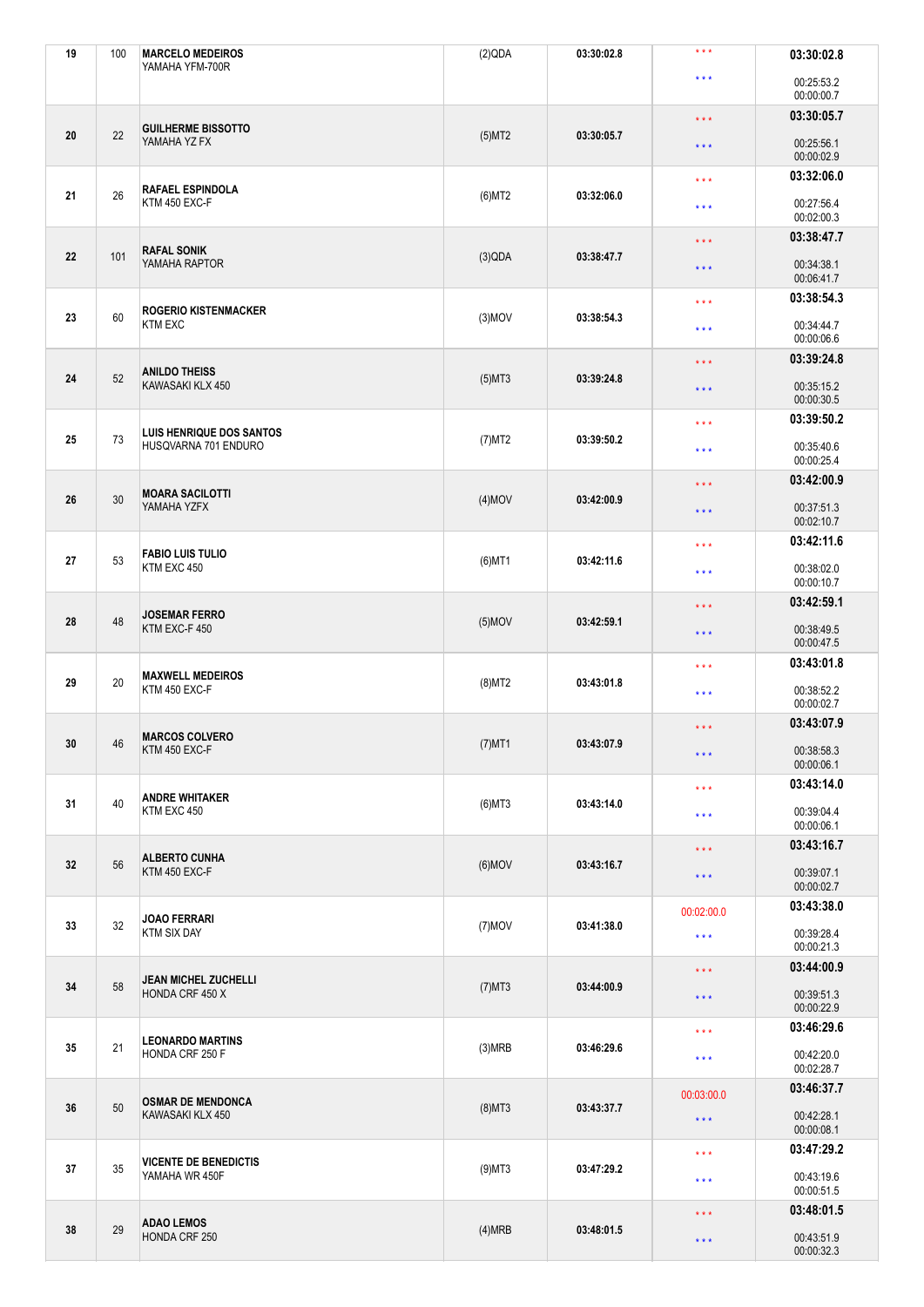| 39 | 28 | <b>ARNALDO UCHOA</b><br>HUSQVARNA FE 501         | $(8)$ MOV  | 03:49:14.8 | $***$                                                                                                                                                                                                                                                                                                                                                                                                                                                                                                                                                                                                                                                                                                                       | 03:49:14.8               |
|----|----|--------------------------------------------------|------------|------------|-----------------------------------------------------------------------------------------------------------------------------------------------------------------------------------------------------------------------------------------------------------------------------------------------------------------------------------------------------------------------------------------------------------------------------------------------------------------------------------------------------------------------------------------------------------------------------------------------------------------------------------------------------------------------------------------------------------------------------|--------------------------|
|    |    |                                                  |            |            | $\star\star\star$                                                                                                                                                                                                                                                                                                                                                                                                                                                                                                                                                                                                                                                                                                           | 00:45:05.2<br>00:01:13.3 |
|    |    | <b>GUSTAVO ROCHA ALVES</b><br>HONDA CRF 450 X    |            |            | $\star\star\star$                                                                                                                                                                                                                                                                                                                                                                                                                                                                                                                                                                                                                                                                                                           | 03:50:49.9               |
| 40 | 72 |                                                  | $(8)$ MT1  | 03:50:49.9 | $\star$ $\star$ $\star$                                                                                                                                                                                                                                                                                                                                                                                                                                                                                                                                                                                                                                                                                                     | 00:46:40.3<br>00:01:35.1 |
|    |    | <b>LUCIANO PUGLIESE</b>                          |            |            | 00:05:00.0                                                                                                                                                                                                                                                                                                                                                                                                                                                                                                                                                                                                                                                                                                                  | 03:51:18.6               |
| 41 | 61 | <b>KTM 450 EXC-F</b>                             | $(10)$ MT3 | 03:46:18.6 | $\star\star\star$                                                                                                                                                                                                                                                                                                                                                                                                                                                                                                                                                                                                                                                                                                           | 00:47:09.0<br>00:00:28.7 |
|    | 19 | <b>YPIRANGA CORTEZ</b><br>HONDA CRF 250 F        |            |            | $\star$ $\star$ $\star$                                                                                                                                                                                                                                                                                                                                                                                                                                                                                                                                                                                                                                                                                                     | 03:52:26.2               |
| 42 |    |                                                  | (5)MRB     | 03:52:26.2 | $\star\star\star$                                                                                                                                                                                                                                                                                                                                                                                                                                                                                                                                                                                                                                                                                                           | 00:48:16.6<br>00:01:07.6 |
|    |    | <b>MARCELO ZENOBIO</b><br>YAMAHA WR 450F         |            |            | $\star\star\star$                                                                                                                                                                                                                                                                                                                                                                                                                                                                                                                                                                                                                                                                                                           | 03:52:30.9               |
| 43 | 51 |                                                  | $(11)$ MT3 | 03:52:30.9 | $\star$ $\star$ $\star$                                                                                                                                                                                                                                                                                                                                                                                                                                                                                                                                                                                                                                                                                                     | 00:48:21.3<br>00:00:04.7 |
|    | 59 | <b>RAUL DEL DUCA</b><br>KAWASAKI KLX 450         |            |            | $\star$ $\star$ $\star$                                                                                                                                                                                                                                                                                                                                                                                                                                                                                                                                                                                                                                                                                                     |                          |
| 44 |    |                                                  | (12)MT3    | 03:59:51.6 | $\star$ $\star$ $\star$                                                                                                                                                                                                                                                                                                                                                                                                                                                                                                                                                                                                                                                                                                     | 00:55:42.0<br>00:07:20.7 |
|    |    | <b>LAURA LOPES</b>                               |            |            | $\star$ $\star$ $\star$                                                                                                                                                                                                                                                                                                                                                                                                                                                                                                                                                                                                                                                                                                     | 04:03:05.5               |
| 45 | 36 | KTM 450 EXC-F                                    | $(9)$ MOV  | 04:03:05.5 | $\star$ $\star$ $\star$                                                                                                                                                                                                                                                                                                                                                                                                                                                                                                                                                                                                                                                                                                     | 00:58:55.9<br>00:03:13.9 |
|    | 67 | <b>EDSON DA SILVA</b><br>HONDA CRF 250 F         |            |            | 00:05:00.0                                                                                                                                                                                                                                                                                                                                                                                                                                                                                                                                                                                                                                                                                                                  | 04:03:05.7               |
| 46 |    |                                                  | (6)MRB     | 03:58:05.7 | 03:59:51.6<br>00:58:56.1<br>$\star$ $\star$ $\star$<br>00:00:00.2<br>04:06:18.6<br>$\star\star\star$<br>01:02:09.0<br>00:02:05.0<br>00:03:12.9<br>04:08:37.5<br>00:03:00.0<br>01:04:27.9<br>$\star\star\star$<br>00:02:18.9<br>04:10:01.0<br>00:36:00.0<br>01:05:51.4<br>$\star\star\star$<br>00:01:23.5<br>04:11:06.2<br>$\star$ $\star$ $\star$<br>01:06:56.6<br>$\star\star\star$<br>00:01:05.2<br>04:12:04.4<br>00:20:00.0<br>01:07:54.8<br>$\star\star\star$<br>00:00:58.2<br>04:12:15.6<br>$\star\star\star$<br>01:08:06.0<br>$\star$ $\star$ $\star$<br>00:00:11.2<br>04:16:40.4<br>00:08:00.0<br>01:12:30.8<br>$\star\star\star$<br>00:04:24.8<br>04:22:58.4<br>00:06:00.0<br>01:18:48.8<br>$\star$ $\star$ $\star$ |                          |
|    |    | <b>BRUNO PEREIRA</b><br>HONDA CRF 250            |            |            |                                                                                                                                                                                                                                                                                                                                                                                                                                                                                                                                                                                                                                                                                                                             |                          |
| 47 | 69 |                                                  | (7)MRB     | 04:08:23.6 |                                                                                                                                                                                                                                                                                                                                                                                                                                                                                                                                                                                                                                                                                                                             |                          |
|    | 44 | <b>GERARD PAUCHET</b><br>KTM EXC-F 450           |            |            |                                                                                                                                                                                                                                                                                                                                                                                                                                                                                                                                                                                                                                                                                                                             |                          |
| 48 |    |                                                  | $(10)$ MOV | 04:05:37.5 |                                                                                                                                                                                                                                                                                                                                                                                                                                                                                                                                                                                                                                                                                                                             |                          |
|    | 15 | <b>RAFAEL MILAN</b><br>YAMAHA YZ                 |            |            |                                                                                                                                                                                                                                                                                                                                                                                                                                                                                                                                                                                                                                                                                                                             |                          |
| 49 |    |                                                  | $(9)$ MT2  | 03:34:01.0 |                                                                                                                                                                                                                                                                                                                                                                                                                                                                                                                                                                                                                                                                                                                             |                          |
|    |    | <b>DANILO SCHNETZLER</b>                         |            |            |                                                                                                                                                                                                                                                                                                                                                                                                                                                                                                                                                                                                                                                                                                                             |                          |
| 50 | 66 | HUSQVARNA 701 LR ENDURO                          | $(13)$ MT3 | 04:11:06.2 |                                                                                                                                                                                                                                                                                                                                                                                                                                                                                                                                                                                                                                                                                                                             |                          |
|    | 43 | <b>GUILHERME ASSUMPCAO</b><br>KTM EXC 450        |            |            |                                                                                                                                                                                                                                                                                                                                                                                                                                                                                                                                                                                                                                                                                                                             |                          |
| 51 |    |                                                  | $(10)$ MT2 | 03:52:04.4 |                                                                                                                                                                                                                                                                                                                                                                                                                                                                                                                                                                                                                                                                                                                             |                          |
|    |    |                                                  |            |            |                                                                                                                                                                                                                                                                                                                                                                                                                                                                                                                                                                                                                                                                                                                             |                          |
| 52 | 71 | <b>GABRIEL CARNEIRO</b><br><b>HONDA CRF 250F</b> | (8)MRB     | 04:12:15.6 |                                                                                                                                                                                                                                                                                                                                                                                                                                                                                                                                                                                                                                                                                                                             |                          |
|    | 42 | <b>CHRISTIAN COSTANTINI</b><br>HONDA CRF 450 X   |            |            |                                                                                                                                                                                                                                                                                                                                                                                                                                                                                                                                                                                                                                                                                                                             |                          |
| 53 |    |                                                  | (11)MT2    | 04:08:40.4 |                                                                                                                                                                                                                                                                                                                                                                                                                                                                                                                                                                                                                                                                                                                             |                          |
|    | 62 | <b>LUIZ FILIPE RIBEIRO</b><br>KTM 450 EXC-F      |            |            |                                                                                                                                                                                                                                                                                                                                                                                                                                                                                                                                                                                                                                                                                                                             |                          |
| 54 |    |                                                  | $(11)$ MOV | 04:16:58.4 |                                                                                                                                                                                                                                                                                                                                                                                                                                                                                                                                                                                                                                                                                                                             | 00:06:18.0               |
|    | 74 | <b>NEIVALDO RODRIGUES</b><br>HONDA CRF 250 F     |            |            | $\star\star\star$                                                                                                                                                                                                                                                                                                                                                                                                                                                                                                                                                                                                                                                                                                           | 04:27:51.3               |
| 55 |    |                                                  | (9)MRB     | 04:27:51.3 | $\star\star\star$                                                                                                                                                                                                                                                                                                                                                                                                                                                                                                                                                                                                                                                                                                           | 01:23:41.7<br>00:04:52.9 |
|    | 37 | <b>LUCIANO ANACLETO</b><br>KAWASAKI KLX 450      |            |            | $\star$ $\star$ $\star$                                                                                                                                                                                                                                                                                                                                                                                                                                                                                                                                                                                                                                                                                                     | 04:29:20.1               |
| 56 |    |                                                  | $(9)$ MT1  | 04:29:20.1 | $\star$ $\star$ $\star$                                                                                                                                                                                                                                                                                                                                                                                                                                                                                                                                                                                                                                                                                                     | 01:25:10.5<br>00:01:28.8 |
|    | 57 | <b>ELVIS BITTENCOURT</b><br>HONDA XR 400R        |            |            | $\star\star\star$                                                                                                                                                                                                                                                                                                                                                                                                                                                                                                                                                                                                                                                                                                           | 04:32:48.4               |
| 57 |    |                                                  | $(12)$ MOV | 04:32:48.4 | $\star\star\star$                                                                                                                                                                                                                                                                                                                                                                                                                                                                                                                                                                                                                                                                                                           | 01:28:38.8<br>00:03:28.3 |
| 58 | 63 | <b>ALESSANDER LEONE</b><br>KTM 450 EXC-F         |            |            | $\star\star\star$                                                                                                                                                                                                                                                                                                                                                                                                                                                                                                                                                                                                                                                                                                           | 04:41:23.1               |
|    |    |                                                  | $(13)$ MOV | 04:41:23.1 | $\star$ $\star$ $\star$                                                                                                                                                                                                                                                                                                                                                                                                                                                                                                                                                                                                                                                                                                     | 01:37:13.5<br>00:08:34.7 |